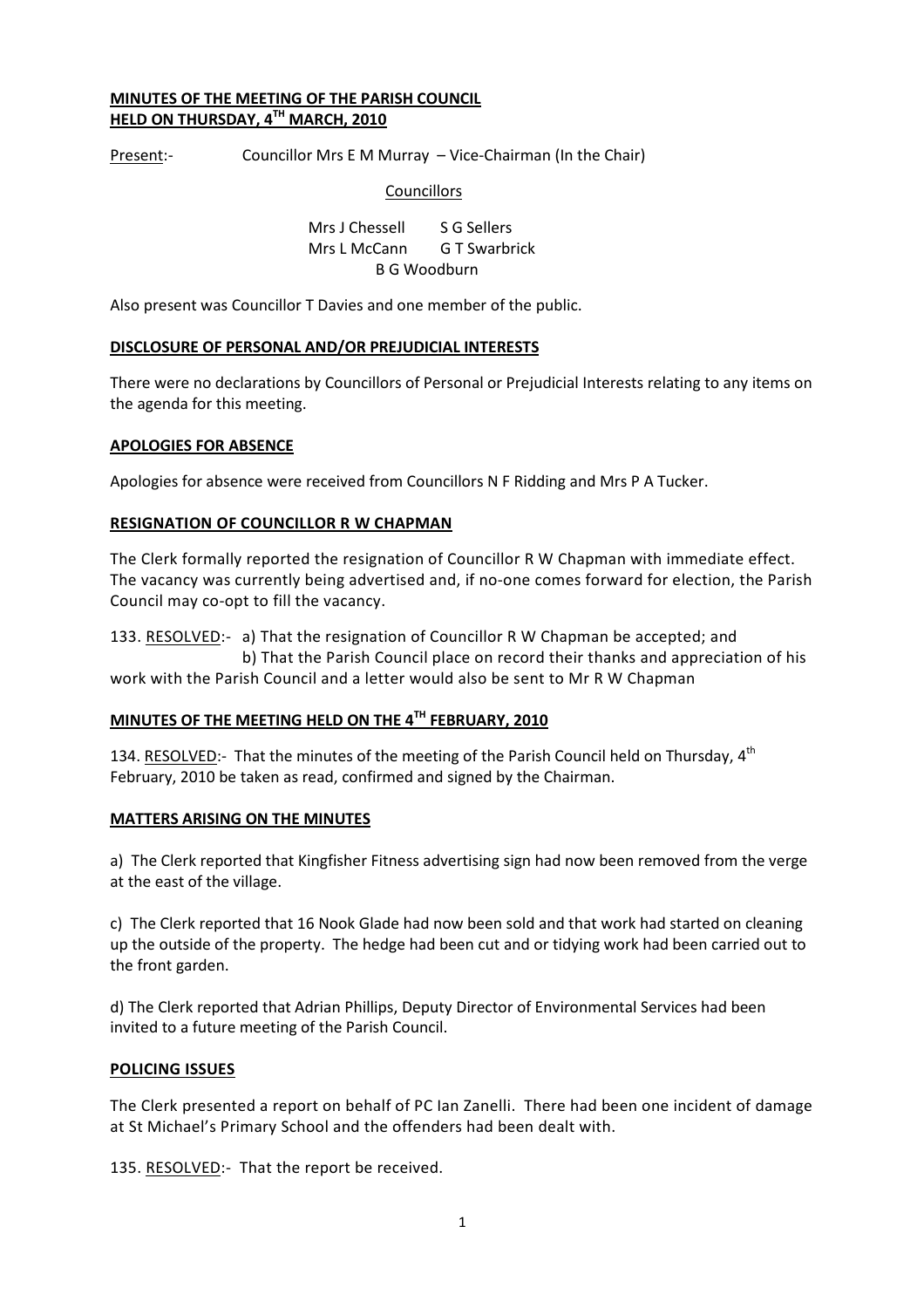### TOWN AND COUNTRY PLANNING ACT, 1990

There were two planning applications for consideration:-

| 006/2010/0068 - | 8 Cedar Close<br>Grimsargh      | - Erection of dormer extensions to front and rear,<br>canopy to side and single storey extension to rear<br>of dwelling |
|-----------------|---------------------------------|-------------------------------------------------------------------------------------------------------------------------|
| 006/2010/0079 - | <b>Elston Lane</b><br>Grimsargh | Salisbury House Farm - Erection of agricultural building and construction<br>and formation of mound and hard standing.  |

The Clerk presented brief details of the applications. There was some concern about the buildings proposed in application 0079 and there was a need to ensure that these were only for use in an active farm.

136. RESOLVED:- a) That no observations be offered in respect of planning application 006/2010/0068; and

 b) That no observations be offered in respect of planning application 006/2010/0079 subject to an assurance that the proposed buildings would only be used in an active farming environment.

## GRIMSARGH – LIMITS OF DEVELOPMENT

A plan was presented, together with an extract from the Preston Local Plan, 2004, detailing the limits of development for Grimsargh. It was clear that there were no undeveloped pockets of land within the limits which meant that there was little room for any further major development in Grimsargh.

137. RESOLVED:- That the report be received.

### AFFORDABLE HOUSING IN GRIMSARGH

A report was presented from Mrs M McBride, Strategic Housing Manager, relating to Affordable Housing in Preston. She had indicated that there were currently no plans to provide Affordable Housing in the rural areas.

138. RESOLVED: That the report be received.

## REDROW - SECTION 106 APPLICATION AND GRIMSARGH VILLAGE GREEN – PLAY PROVISION

The Clerk reported that the legal procedures for the revised Section 106 Agreements were underway and Preston City Council would be asked to ensure that they were completed at an early date.

139. RESOLVED:- That the report be received.

### QUALITY PARISH COUNCILS

### a) Community Engagement Working Group

A report from the last meeting of this Working Group was presented. Councillor Mrs P A Tucker had been working on the Parish Council website and she hoped to have it ready for inspection before the next meeting. There was, however, still a considerable amount of work to be done on it. Councillor Mrs Murray circulated an example of a suggested a Grimsargh "Logo" for use on the website. Further investigations about an historic Coat of Arms would be carried out with the Lancashire Record Office and an approach would also be made to David Hindle.

140. RESOLVED:- That the report be received.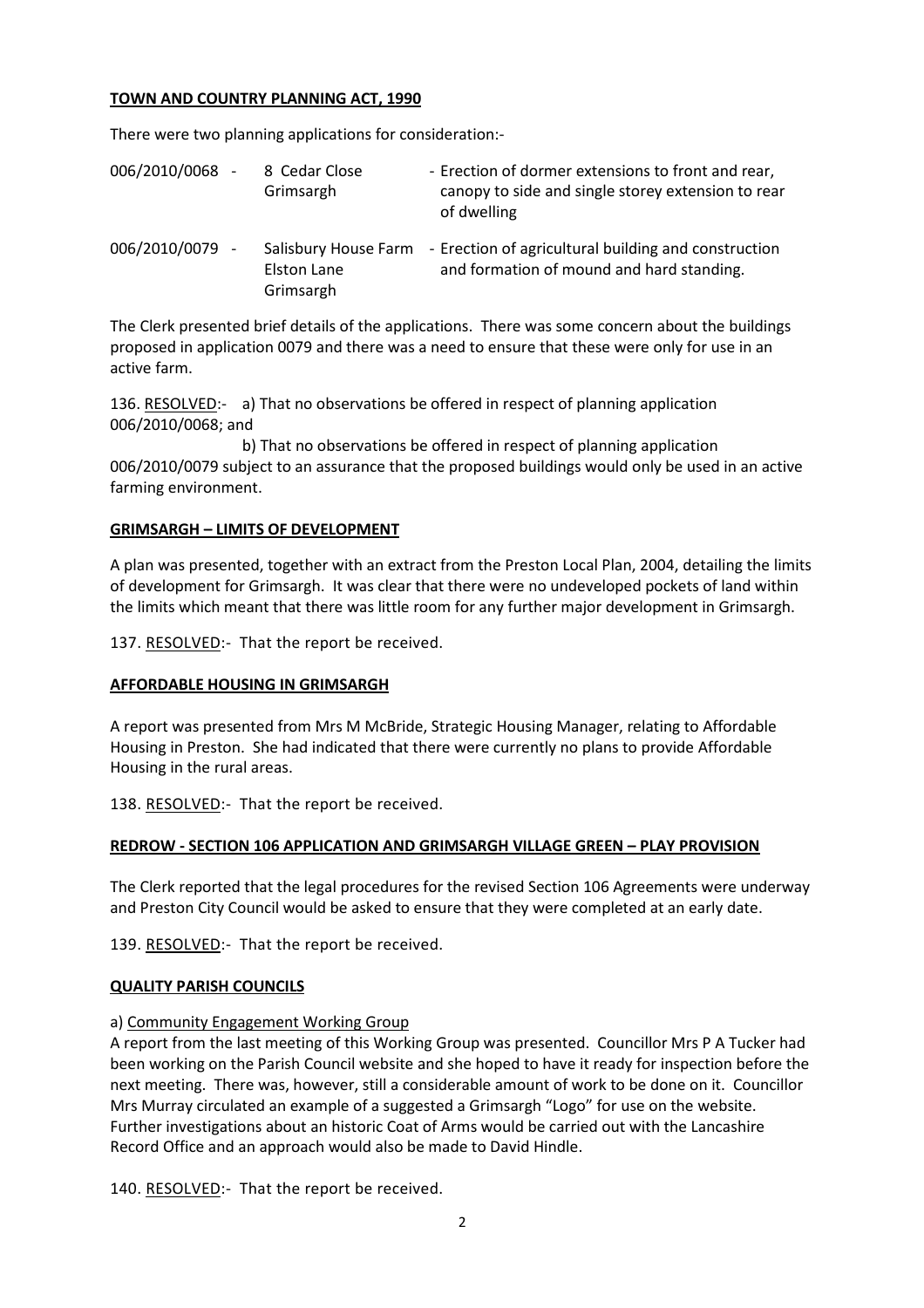## b) Minutes Sub-Group

The report from the Minutes Sub-Group on the  $21^{st}$  January, 2010 was re-presented. It was agreed that an electronic copy of the minutes would be circulated in 7-10 days after each meeting, but the Clerk explained that this would not replace the hard copy circulated with the agenda. Revised numbering was agreed to be used from the start of the forthcoming Council year. The electronic copy of the minutes would be numbered in this way by way of example. A Progress/Refresher Table would be included in the minutes every 6 months and Councillors Mrs Murray and S G Sellers would check on the minutes to identify items to be included in that table.

141. RESOLVED:- That the issues arising from the Minutes Sub- Group, as now reported, be agreed and adopted for use by the Parish Council.

## c) General

Councillor Mrs Murray commented on a number of issues that needed to be addressed for Best Practice, including Member Training, amongst others.

142. RESOLVED:- That the outstanding issues, now reported, in relation to Quality Parish Status, be noted and discussed further at the next meeting.

## BROADBAND SPEEDS

Councillor Mrs Tucker had circulated details of broadband speeds that were available in various parts of Grimsargh. The Clerk also reported on an email sent by Councillor Mrs Tucker asking for information on a range of issues relating to improved broadband speeds. Councillor Sellers then commented on "Wireless Broadband" in rural areas being offered at a cost, mainly for the farming community. Standing Orders were then suspended to allow Mr A Ellis the opportunity to inform the Parish Council of a number of points that might lead to an improved broadband service. Funding was a major obstacle. Standing orders were then re-instated.

143. RESOLVED:- That the report be received.

## PARISH PLAN

An updated list of recommendations of the Parish Plan detailing the matters that had been dealt with and which were outstanding, was presented. Issues raised included Neighbourhood Watch, Old Railway Walk and Fly-tipping, and provision for Youth. It was felt that Rosie Green might have information about the support that was available for Youth Provision.

144. RESOLVED: a) That the report be received; and

 b) That Rosie Green be asked to supply any information she had about the support that was available for Youth Provision; and

 c) That the outstanding Parish Plan recommendations be reviewed in 6 months time.

# FRIENDS OF GRIMSARGH GREEN

Councillor Mrs Chessell reported on problems with the planning permission for Solar Lighting and expressed her thanks to George Mackin for his help with the Material Amendment Application to address these problems, which had now been submitted. Grant monies were in danger of being lost if the matters were not quickly finalised. There was also a need for a meeting with Preston regarding the car park. The Harris Charity had, however, extended its time limit for the grant monies to be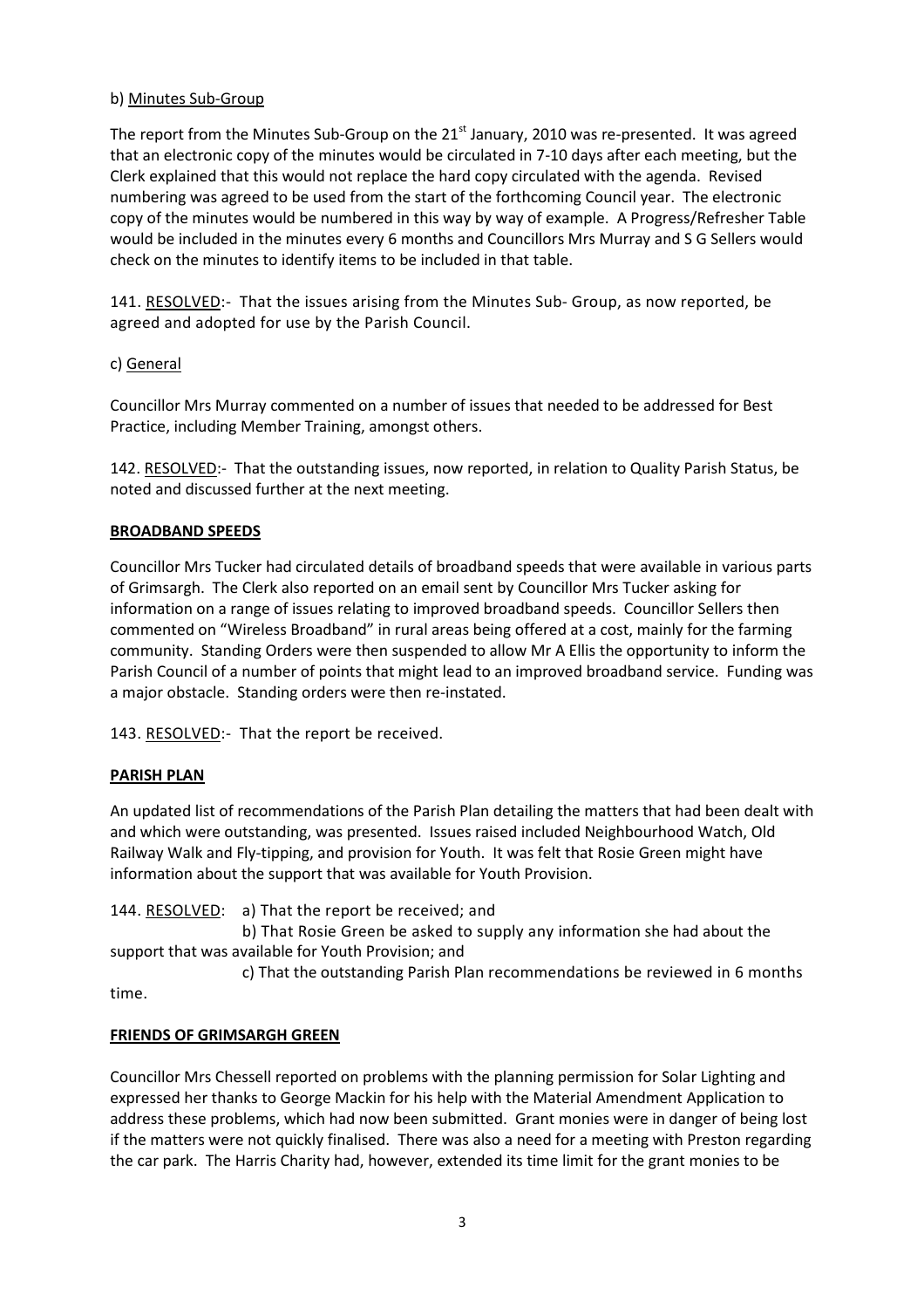released to allow time for work to be carried out in the play area. Consultation with Mr M Kelly was now required about the equipment required in the play area and the timescale for it to be completed. Other issues included the possible drainage of the football pitch. Councillor Davies commented on new playground equipment that had been provided at Mill Lane, Preston that could be inspected.

145. RESOLVED:- That the report be received.

## PRESTON GUILD, 2012

The Clerk reported an email from Preston City Council about "Preston Guild Take-off". In view of the number of issues raised, Councillor Mrs Murray said she would copy the email to all Councillors and if any areas were identified as being suitable to Grimsargh, to notify the Clerk as soon as possible thereafter.

146. RESOLVED: That the report be received.

## COMMUNITY PROJECTS

There was nothing to raise under this item.

### THE NELLIE CARBIS MILLENNIUM WOODLAND

Councillors Sellers said that work had been carried out to clear dead trees, etc., in the woodland and they would also be meeting with the Lengthsman about other work that was required.

147. RESOLVED: That the report be received.

### PARISH LENGTHSMAN

A copy of the Lengthsman's time sheet for February, 2010 was presented for information. He would be asked to look at clearing some of the overgrowth at the western end of Old Railway Walk and he would continue to clear any beer, etc., cans on the Village Greens.

148. RESOLVED:- That the report be received.

### CLERK'S SALARY ALLOWANCES AND EXPENSES

The Clerk presented details of his salary, expenses and allowances totalling £516. 61 for the period December, 2009 to February, 2010, inclusive.

149. RESOLVED:- That approval be given to the payment of the Clerk's salary, allowances and expenses totalling £516. 61 for the period December, 2009 to February, 2010, inclusive.

### ACCOUNTS FOR PAYMENT

150. RESOLVED:- That the following accounts be approved for payment:-

a) Adam Cooper **and Cooper 12 and Cooper 12** and 2012 12 and 2012 12 and 2012 12 and 2012 12 and 2012 12 and 20 (Payment to Lengthsman – February, 2010 44 hours @ £10. 00 per hour. Includes £ 77. 00 V.A.T. @17.5%)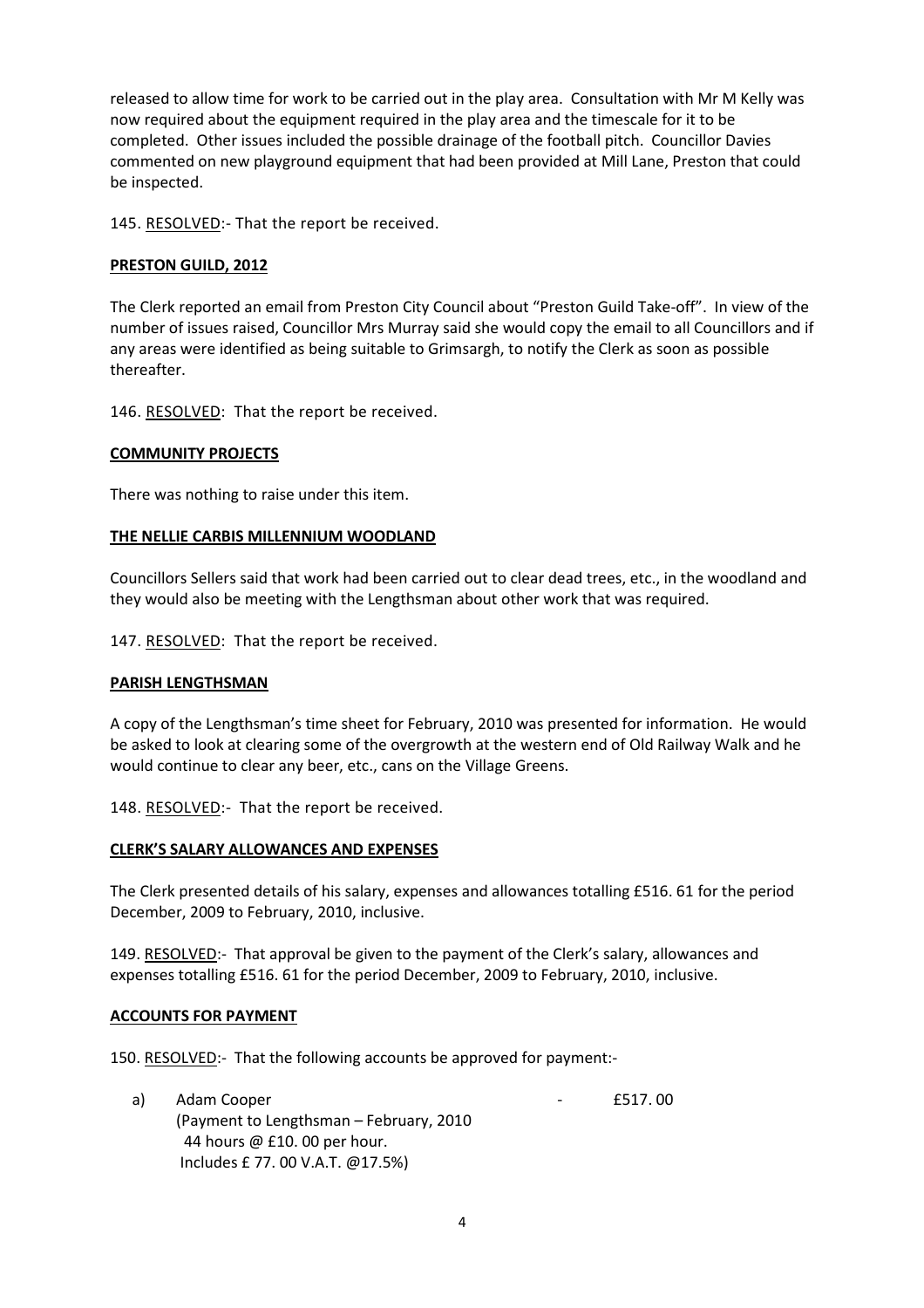| b) | Peter J Croft<br>(Clerk's salary, allowances and expenses<br>December, 2009 to February, 2010, inclusive)        | £516.61  |
|----|------------------------------------------------------------------------------------------------------------------|----------|
| C) | Lancashire Association of Local Councils<br>(Annual Subscription, 2010/11)                                       | £361, 12 |
| d) | <b>United Utilities Water PLC</b><br>(Water charges for Millennium Woodland<br>November, 2009 to February, 2010) | £12.47   |
| e) | Kalamazoo Secure Solutions Ltd<br>(File Transfer Binder for Minute Book<br>Inc £8. 74 V.A.T.)                    | £58.69   |
| f) | John Barton Printing<br>(Printing Parish Council Newsletters<br>Inc £34.48 V.A.T.)                               | £231,48  |
| g) | Lancashire Best Kept Village Competition<br>(Entry Fee, 2010 B.K.V.C. Competition)                               | £15,00   |

## MATTERS INTRODUCED BY MEMBERS

### a) Councillor Mrs L McCann

Reported that rubble had been illegally tipped adjacent to the parking area at the entrance to The Hills. This would be reported to Preston City Council for attention and removal.

### b) Councillor G T Swarbrick

i) Reported that the base of the hedge to the east of Boundary Cottage was spreading onto the footway. Brambles were also spreading across the footway from the side of Boundary Cottage. The Lengthsman would be asked to clear the hedge and the brambles would be reported to the County Council for attention.

ii) Reported that the next Parish Council Consultative Forum was on the 26<sup>th</sup> March, 2010. Items had been requested, again with very short notice, and Councillor Davies would look into the reason for this short notice. The Clerk said that he had asked for an item on Broadband Access to be placed on the agenda.

### iii) Councillor S G Sellers

Said that there were a substantial number of people walking with dogs on Elston Lane and in his view a dog bin would be well used. It was also felt that a bin near to The Hills was required. Councillor Davies reported that it was now permissible to deposit dog waste in normal litter bins rather than the special dog bins. The matter would be discussed at the next meeting.

### iv) Councillor Mrs J Chessell

i) Commented about the number of cans, etc., on the Village Green. This had already been dealt with under the Lengthsman item.

ii) Reported that there was to be a Ranger led walk from Avenham Park on Saturdav. 13<sup>th</sup> March. 2010.